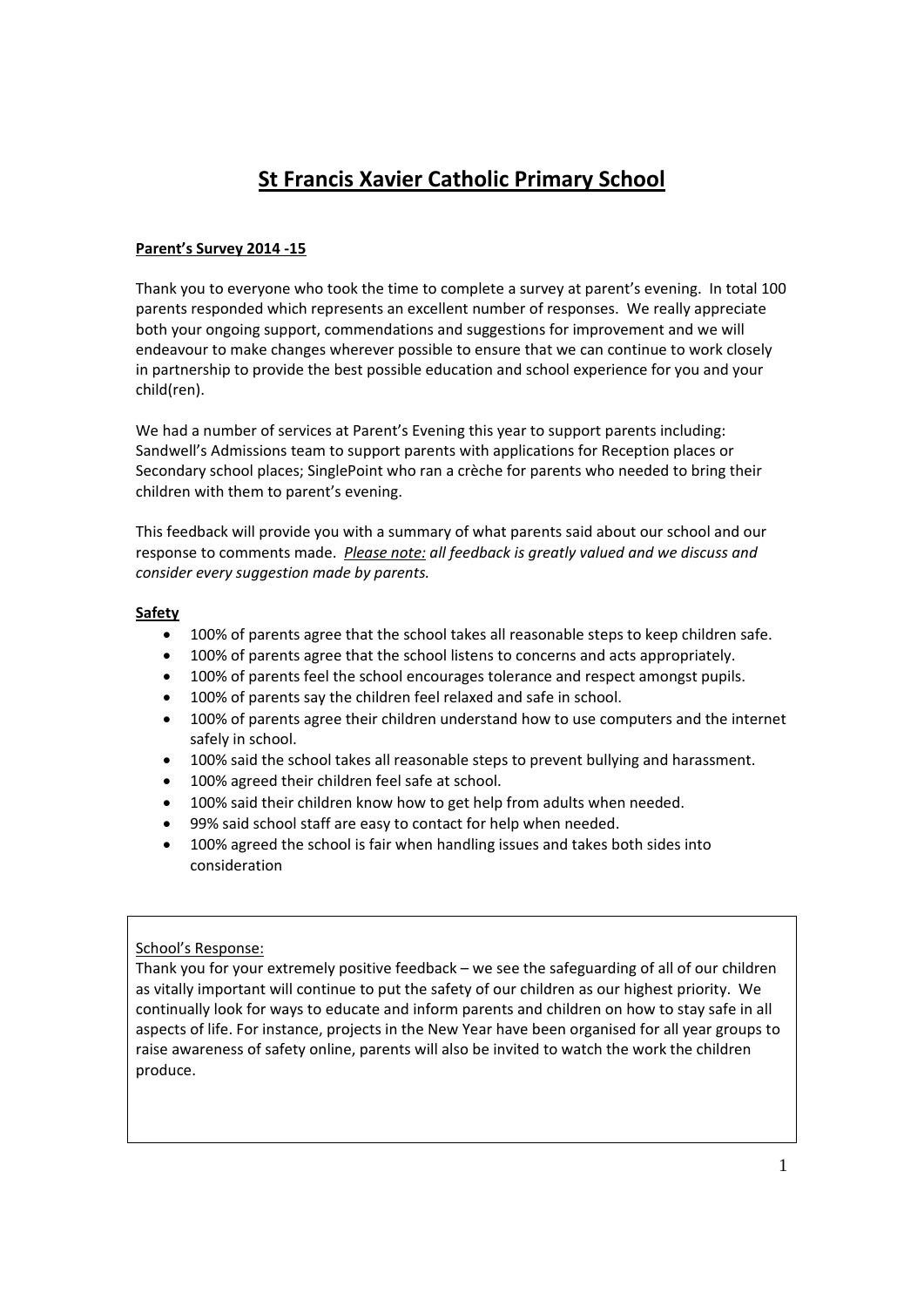As a school we work hard to deal with any incidents that are brought to our attention both quickly and fairly. If you do have any concerns that an incident involving your child has not been dealt with, please come and discuss it with us. Further, if you ever have any concerns linked to your child's safety please ALWAYS let us know, even if it seems minor, so that we can help to sort any concerns or worries that you have.

# **Behaviour**

- 100% of parents agree the school encourages a high standard of behaviour.
- 100% agree that children from different backgrounds get on well together.
- 100% said that they agree behaviour is generally good at the school.
- 100% feel the children treat the school and its facilities with care and respect.
- 100% agree that children are treated fairly at the school.
- 100% felt that children at the school are usually polite and helpful.

#### School's response:

Staff at St Francis Xavier have high expectations for behaviour, manners and respect at all times. Children are encouraged, supported and listened to and treated with respect and dignity. Our belief in forgiveness and fair chances is firmly rooted in our Catholic ethos and we put support in place to help pupils to develop in this area. Our behaviour policy (available on our school website) outlines how we deal with behaviour incidents. Please be assured that we always investigate incidents in school and treat all children fairly and equally. We also involve parents and greatly appreciate your continued cooperation with our behaviour codes and your support.

Again, if you have any concerns that an incident involving your child has not been dealt with fairly, please come and discuss it with us.

# **Healthy Lifestyles**

- 99% of parents agree the school encourages the children to eat healthily.
- 99% agree that the school provides a variety of after school clubs for children in Year 1 to Year 6.
- 100% of parents said they feel children understand how to lead healthy lifestyles.
- 99% of parents agreed that the school encourages children to exercise regularly.

# School's Response:

It is fantastic to see that parents recognise how hard we work to promote healthy lifestyles amongst our children. We have invested in employing sports coaches to work alongside our teachers to deliver fitness and sports skills sessions to all of our pupils during curriculum time and also offer free afterschool clubs every term.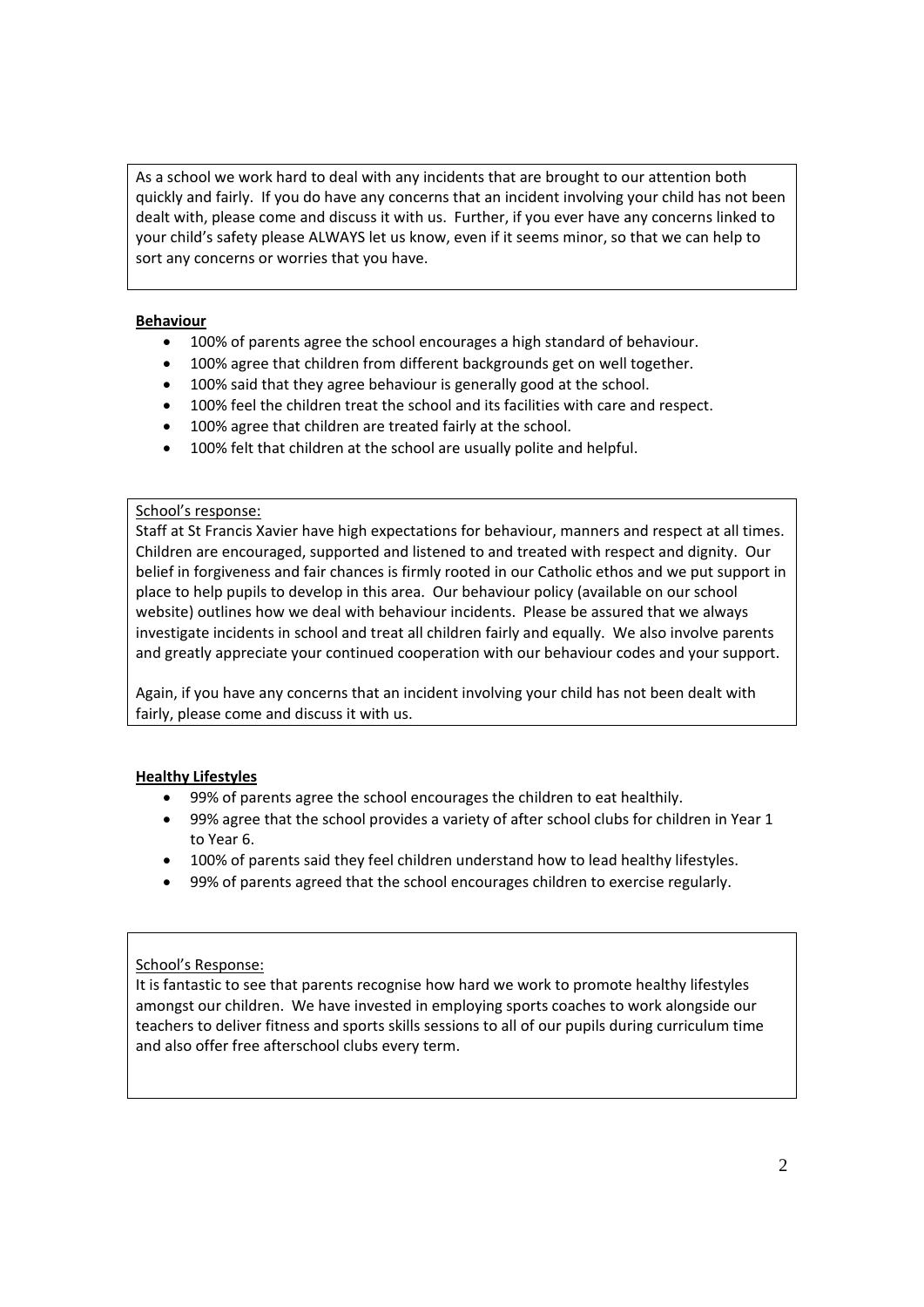Parents can access further provision through our community hub – SinglePoint. We pay £4000 every year to access SinglePoint services, so please use them. They provide free and subsidised courses, holiday and childcare provision and trips.

*If you have not already been please go and register your family. You will be able to access everything from adult back to work courses to Zumba. Ask if you want something provided and they will do their best to provide it.*

Can we take this opportunity to remind parents that if you wish to send in a snack for your child, healthy snacks should be brought into school, not chocolate bars or bags of crisps.

# **School and the wider community**

- 99% of parents felt that school works well with the local community.
- 100% agreed that school encourages children to help others through being charitable.
- 100% agreed the school helps children to know how to care for the environment.
- 100% said that the school provides opportunities for children to work with people from outside the school.

# School's Response:

As a school we work in close partnership with a number of organisations, businesses, communities, local schools and our parish. We also have international links with schools in India and Poland. Throughout the year, children will be participating in projects alongside our Polish link school. These will cover a range of activities and over time you will be able to see all the work produced on the internet.

We celebrate diversity in our school and believe it is our multiculturalism that makes St Francis Xavier such a special place. We celebrate multicultural history month in October (a well as in topics throughout the year); celebrate a multi‐faith week every year including visits to places of worship and visitors into school; we support charities around the world and find out about other cultures in curriculum topics such as 'Africa' and 'India.' We also celebrated a 'world food day' last year in which local communities came in to school and shared food from their cultures with the children and their families.

We are always looking for ways to further develop what we already do, so please let us know if there are any links that you would like to see us enhance or can support us in establishing.

# **Workplace skills and economic well being**

- 100% of parents felt that the school encourages good attendance.
- 100% agreed the school encourages good time keeping.
- 100% agreed the school provides a range of trips and residentials.

# School's Response:

We rely on parents to ensure children are at school in time in the mornings and that they are collected promptly at the end of the day. Being even 5 minutes every day results in your child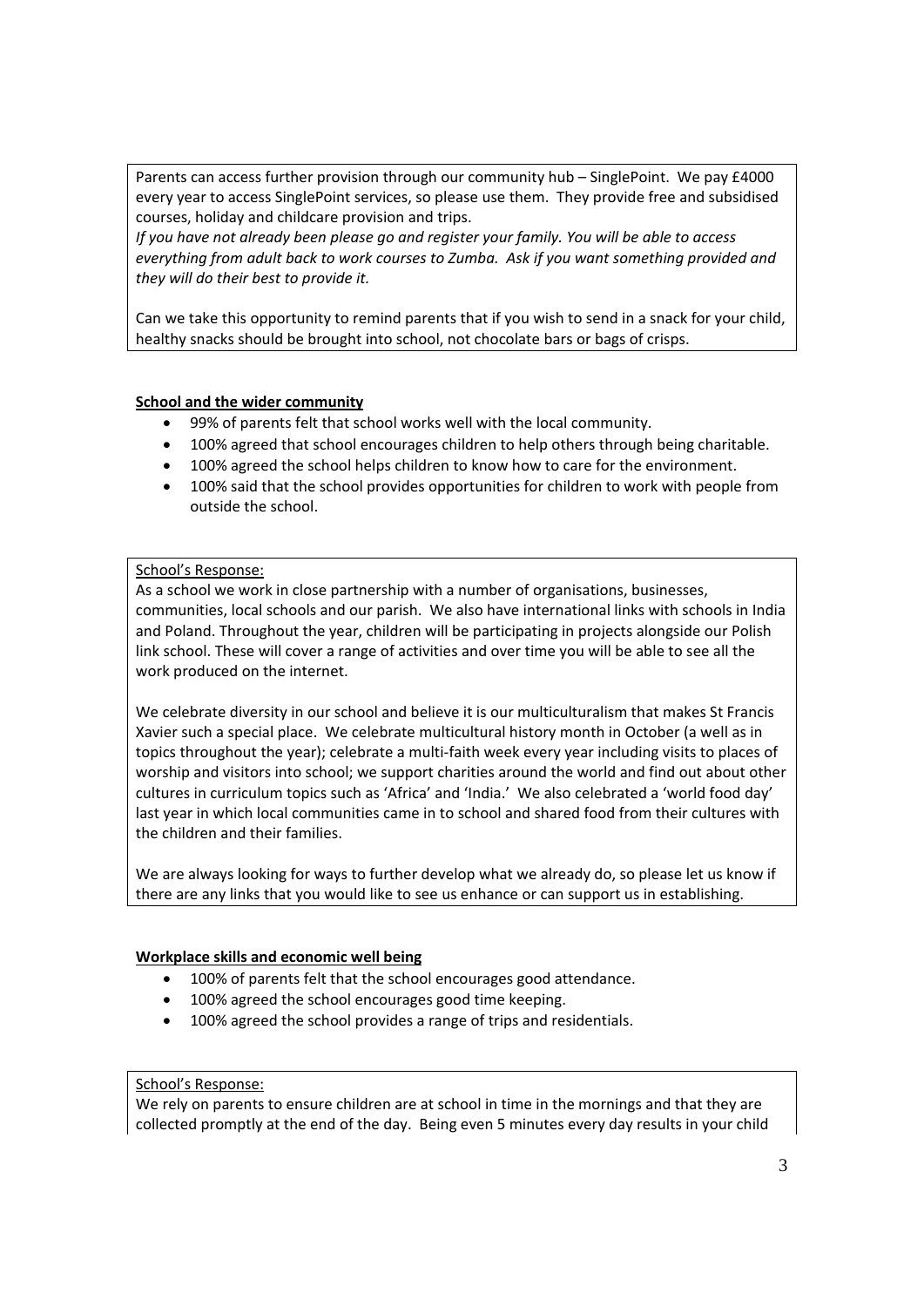missing 25 minutes of key learning in Phonics, Maths or Literacy which could result in them falling behind or not reaching their full potential. We thank parents for their continued support in getting their children to school on time.

Thank you for feedback concerning the opening of the school at the start and end of the day by school staff. We are in full agreement that, particularly in bad weather, the school doors should be opened promptly so that parents are not waiting outside in the cold or rain. This message has been relayed to all staff and we will ensure that this happens across the school from now on.

*Reminder: The school bell rings at 8.55am for the main school and 8.50am for Reception. Please ensure that your child is at school on time.*

# **Care, guidance and support**

- 100% of parents agree that the school provides good or better care for the children.
- 100% agree that teachers tell parents how well their children are achieving.
- 100% agree the school is a pleasant place for the children to work.
- 100% agree that the school helps new children to settle in quickly.
- 100% of parents told us that they agree teachers work with parents to support the children.
- 100% of parents agree that end of year reports identify children's strengths and areas for improvement.

# School's Response:

It is important to us that we are caring and supportive to every family that we serve. There have been some deeply moving and difficult situations faced by many of our families over the past year and we appreciate the feedback that our staff have been supportive, especially following bereavements.

If there is ever anything that you feel that we can support your family with, please come and talk to us to see if we are able to provide any support. If we cannot access services we can help in referring you to SinglePoint where further support can be provided.

We provide feedback to parents every term on their child's achievements and progress through parent's evening. If we have any concerns we arrange further meetings to discuss these with you. We also provide a written end of year report for all children outlining their strengths and ways to develop in the next year. If you ever have any questions about how your child is progressing, you are able to make an appointment to speak with their teacher by contacting the school office.

# **Working with parents**

- 100% of parents felt that teachers help parents when they are asked for support or advice.
- 100% said that school communicates well with parents.
- 100% agreed that school gives advice on how parents can help their children at home.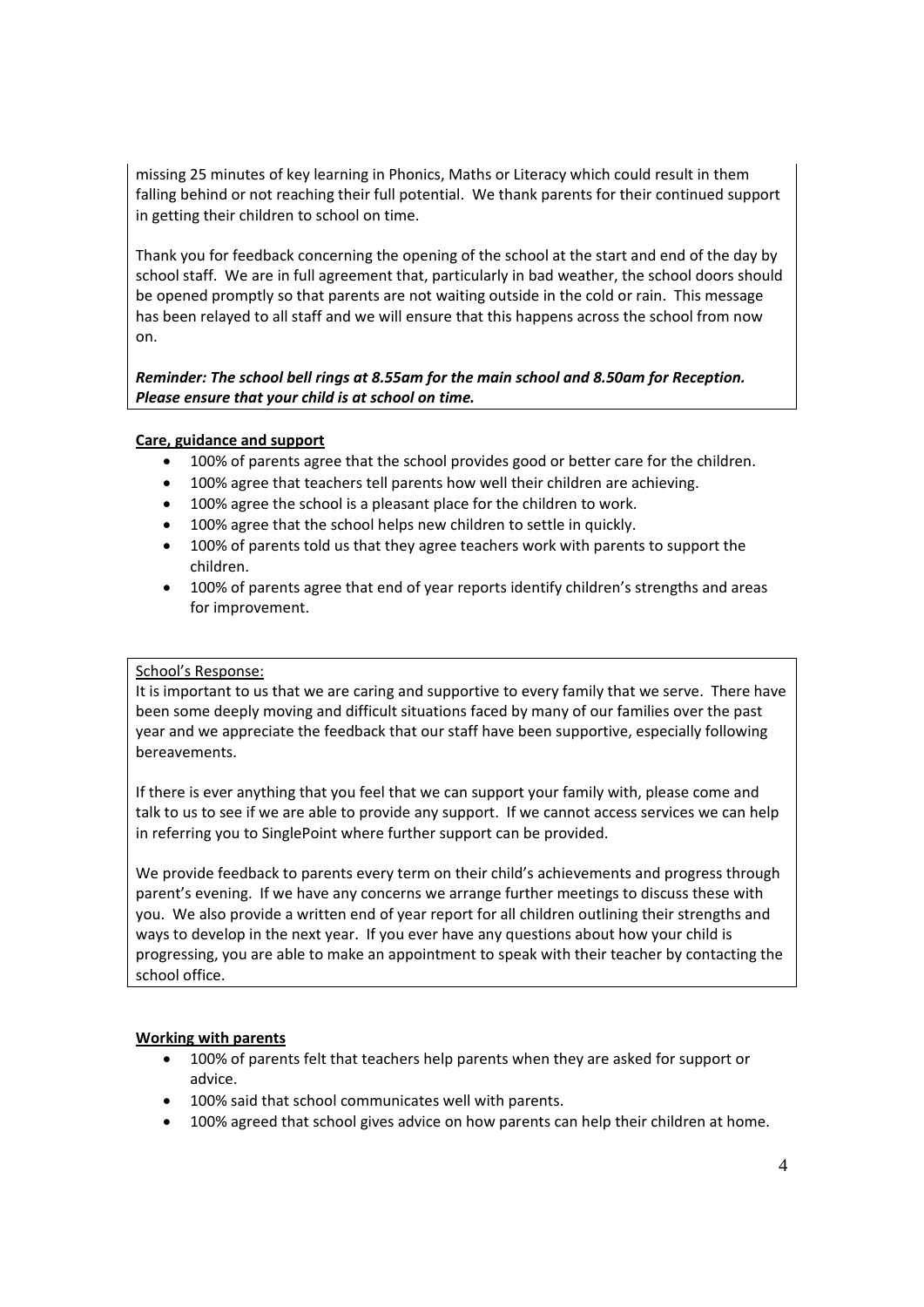• 99% said that the timings of parent's evenings are generally suitable.

# School's response:

We work hard to communicate well with parents and give as much notice as we can for events and closures. Dates for the term are published on our school website in the 'Diary' section and we send out letters and texts to parents to provide information about events (if you are not receiving text messages from school, please contact the office to confirm that you have provided us with the correct mobile phone number for you.)

#### **Family support / Provision you would like to see us develop at the school**

- Breakfast Club in the Mornings
- Swimming Lessons in a range of classes
- Wider range of After School Clubs
- More parent workshops
- Parent and Child Bible Study
- Homework Club

#### School's response:

A few comments relate to afterschool provision. We provide free clubs to all pupils afterschool every term. As a school we are extremely fortunate to have dedicated members of staff which enable us to offer free after school clubs to the children. We try to offer clubs that are popular with the children and that the children have said they would like to be continued. However, if there are any clubs that you would like to see offered please let us know and we will see what we can do (space, resources and expertise might limit this). The Homework club is a nice idea which we will try to include in the next round of clubs.

Breakfast Club and Swimming Club ….

In regards to workshops, we provide parents with the opportunity to participate in child / parent lessons throughout the year. Workshops to update parents as to the new curriculum and the methods of teaching of the school will also occur throughout the year. Workshops for Phonics has proven very successful and a Maths workshop will take place in the New Year designed to meet the needs of all year groups. If there are any workshops which you would like to see being held at the school please let us know of your suggestions.

Our Catholic faith and ethos of the school is extremely important to everyone within the school. Although Bible sessions are not specifically run during break times at the moment we do offer opportunities of reflection and prayer in a variety of settings. The children participate in prayer service once a week and during celebrations and during different occasions of the Churches year we also run a Rosary Group during lunch times.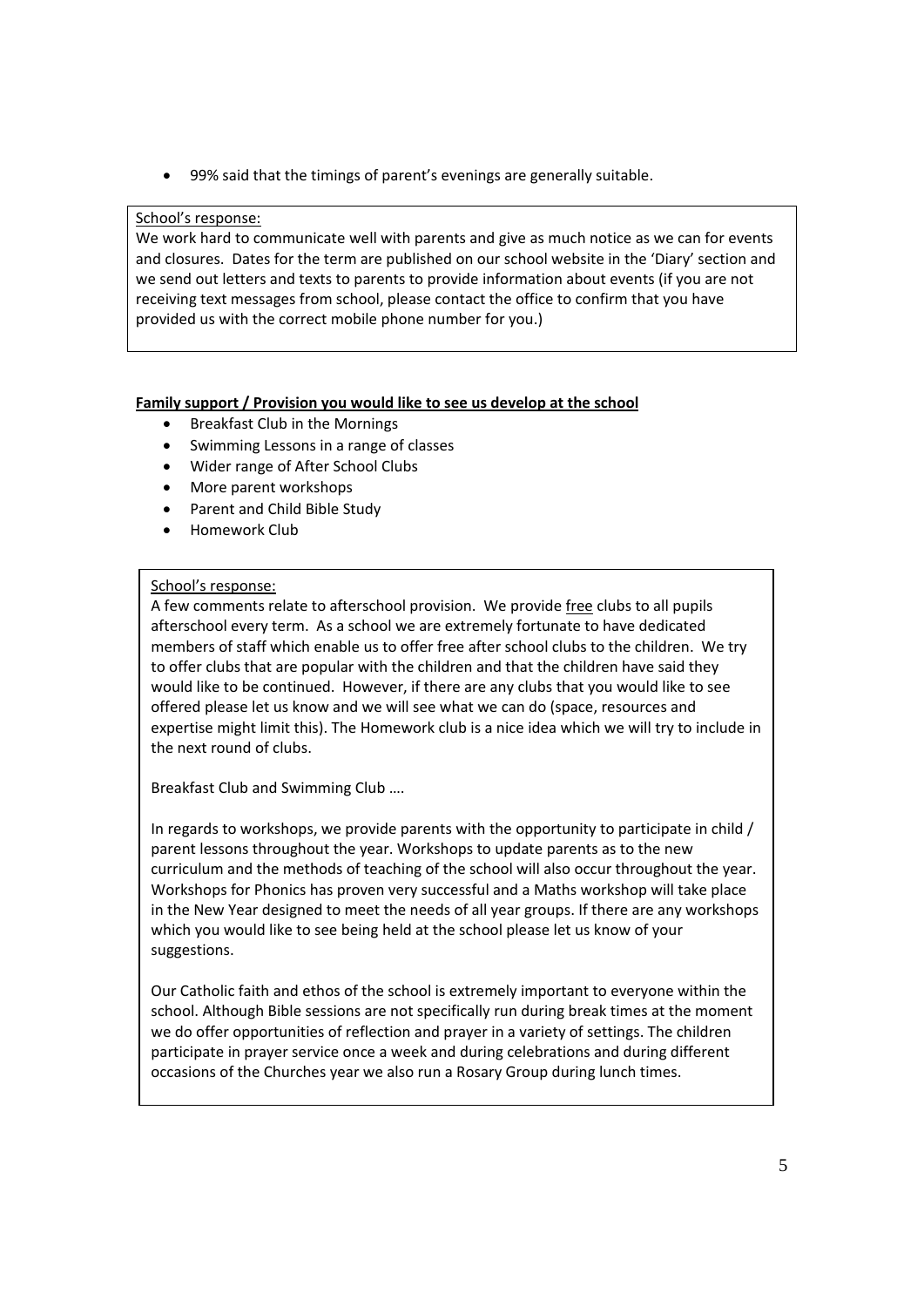# **Other feedback ‐ commendations**

- The school promotes excellent behaviour. Disciple is apparent more and more. Praise where due is given.
- Teaching curriculum has really improved
- The school encourages development
- Encourages good behaviour and offers 'play days' for parents to support
- Teaching, presentation and the facilities are excellent
- Encourages children to do well and work hard to achieve their best.
- Provides and promotes an environment where children feel comfortable. Provides excellent education and a family environment.
- The school communicates well with children
- Excellent family support
- Very high standards of learning in reception and nursery.
- Excellent communication with parents about what's happening in school
- Good support given to children.
- Children feel safe in school
- Good morals, encouraging respect and tolerance
- The school does well with special events, religious occasions and pupil safety
- Communication is excellent. I feel the school encourages the children to achieve more all the time.
- Children feel valued and are encouraged to do their best. The school is constantly improving and building on its success.
- Lovely atmosphere, feels safe. Good communication with parents.
- Kind caring, encouraging, supportive, respectful, considerate and professional. We value the catholic ethos which the school promotes well.
- The school takes prompt action in reference to concerns and complaints
- The school always puts the children first, they understand them well and work well with parents

# School's response:

It is important for us that school is a positive experience for parents and their children and that everyone feels a part of the school and parish community here at St Francis Xavier. Thank you for your overwhelming positive feedback and please rest assured that we will continue to work hard to be the best school that we can possibly be.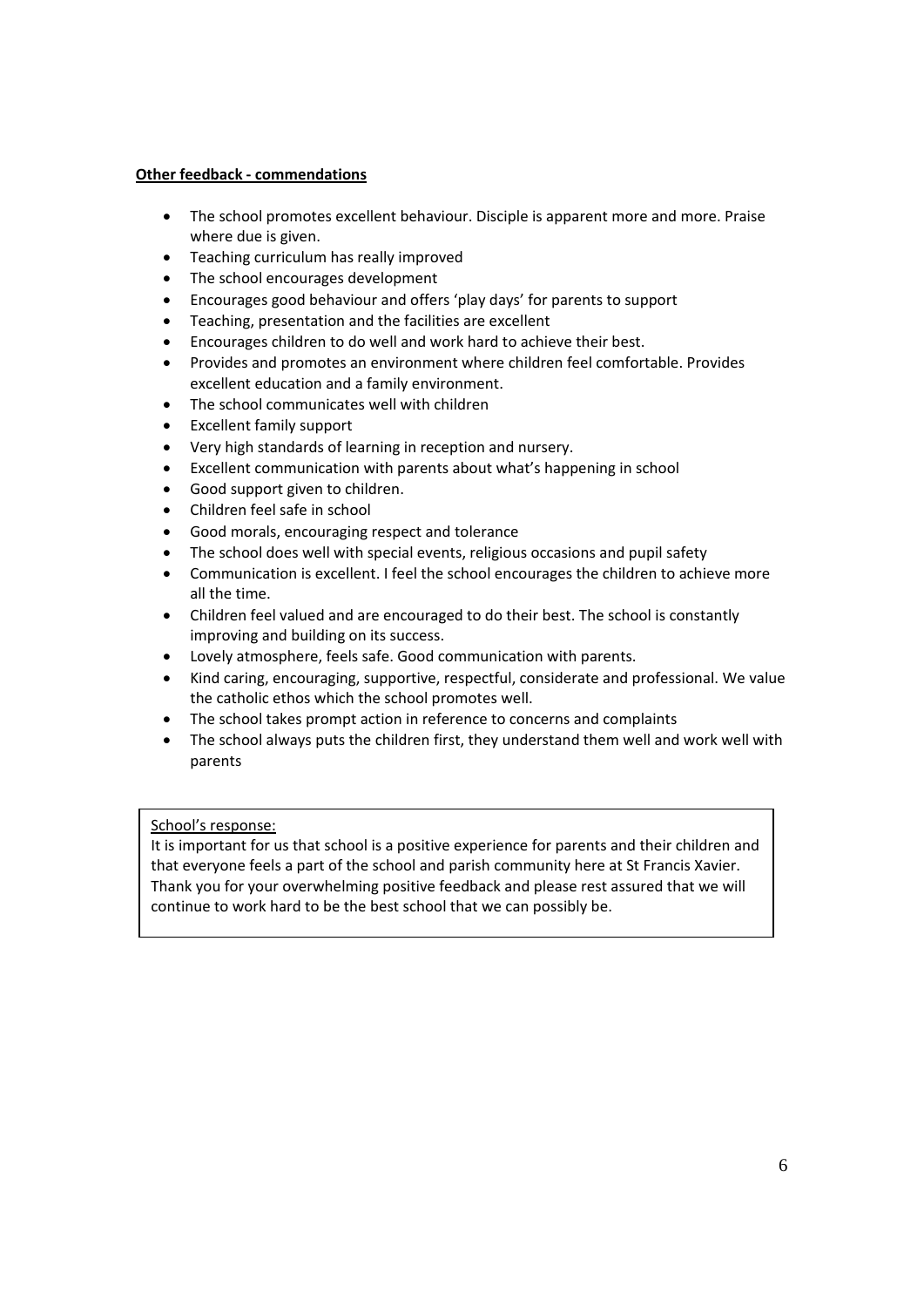#### **Other feedback – suggestions (with our responses)**

We cannot feedback on every comment made by parents as this would not be practical. However, we have taken comments that more than one parent has made and grouped them together below along with our response as a school. Please let us know if there is anything that you feel we have not covered.

#### **Larger involvement with Charity Work**

#### School's response:

As a school we continually stress the importance of Charity and giving to others. Throughout the year we are involved in a range of fundraisers such as CAFOD, …

The generosity of the parents within this school is truly incredible and provide aid to some many. We will always look to support as many as possible.

#### **Newsletters and prior notice of events and School Trips**

School's response:

We have received some fantastic feedback from parents on the good communication within the school. We are always striving to improve and appreciate any suggestions on how we can achieve this. We will always work hard to provide parents with as much notice as possible on any events which may be taking place within school. We have recently started a new monthly newsletter to keep everyone informed on events within school. If you do not receive these please ask at the main office or log onto the school website where we keep current and past newsletters.

# **Entrance / Exit of KS2**

School's response: